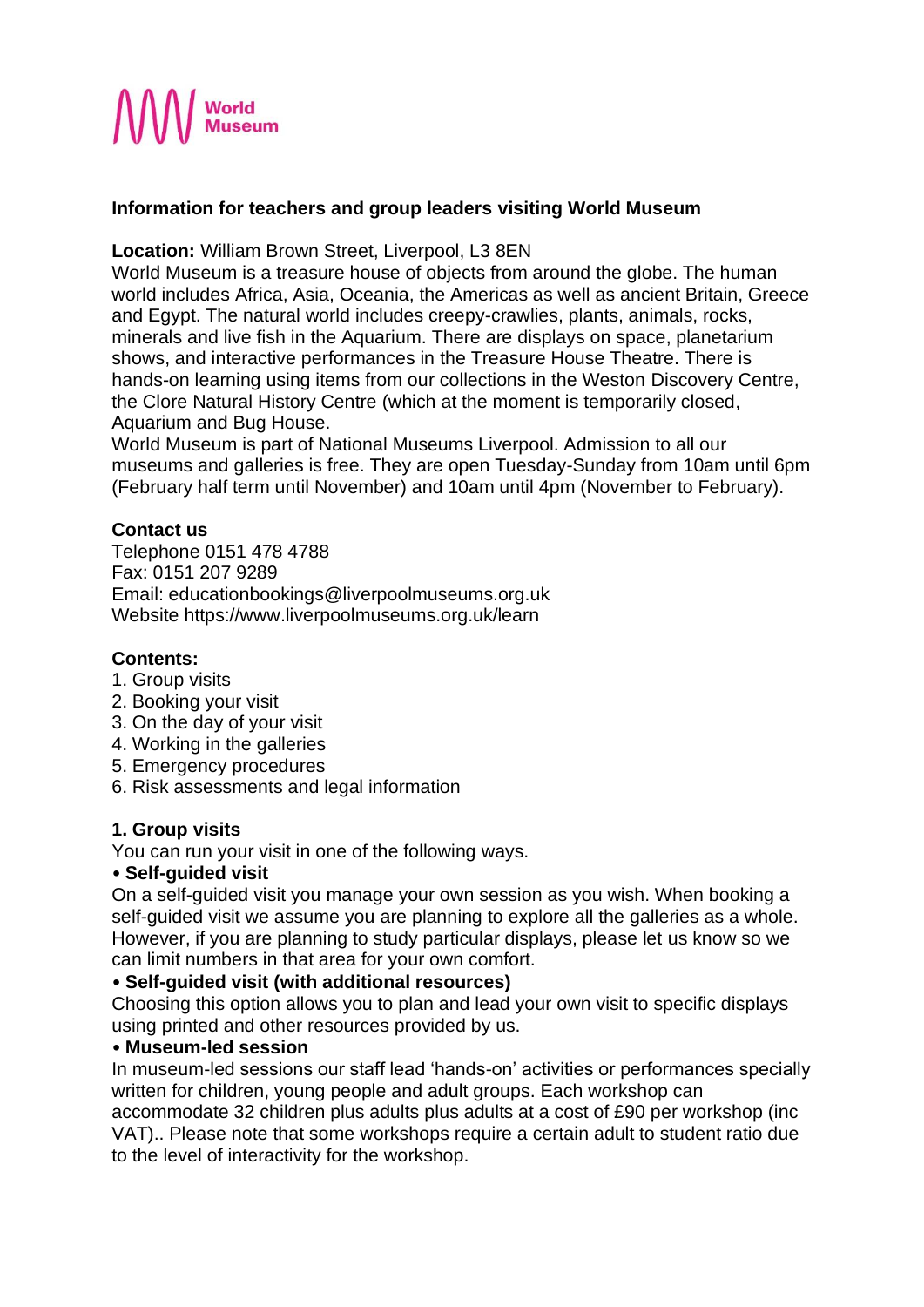

# **Topics for study**

We offer a wide range of topics for study, many of which are linked to the national curriculum. However many are also of interest to other groups – youth groups, out of school clubs etc.

# **2. Booking your visit**

Please note that all group visits must be booked in advance. We reserve the right to refuse admission to groups who arrive without a booking. Please give us at least two weeks notice of your visit and have the following information ready:

- the date you wish to visit with alternatives if possible
- the time of arrival and length of visit
- the estimated number in your group
- the school telephone number, address and postcode
- the name of the teacher in charge of the group
- if you would like to book our group lunchroom or require storage for coats etc.
- whether you have wheelchairs users or others with special needs
- what you would like your group to do during your visit
- the number of teachers in your group

We confirm all bookings in writing. **Do check your booking confirmation form to make sure the details are correct.** Please contact us if you do not receive written confirmation within two weeks of making your booking or if you have any queries.

# **Adult to student ratio**

We recommend the following ratio of adults to students:

- 1:4 for children of seven years and under.
- 1:7 for children of eight years and above.

In line with current DfE guidelines, we reserve the right to refuse entry when the level of adultsupervision falls short of a ratio of 1:15. Bring as many adult helpers as possible and share your preparation with them so they can help your pupils better. Primary school pupils should remain with an adult at all times during the visit, pupils at Key Stage 3 and above can learn independently in our museums but school staff should remain close by.

# **3. On the day of your visit**

## **Opening hours**

We are closed on Mondays. From Tuesday 4 January our opening hours are 10am-4pm, Tuesday to Sunday.

From Saturday 12 February our opening hours will be 10am-6pm, Tuesday to Sunday. Like many organisations, we are learning to live with Coronavirus and our opening hours may be subject to change at short notice due to reduced staffing. Please check our website on the day of your visit to avoid disappointment. Your understanding is appreciated.

# **Parking**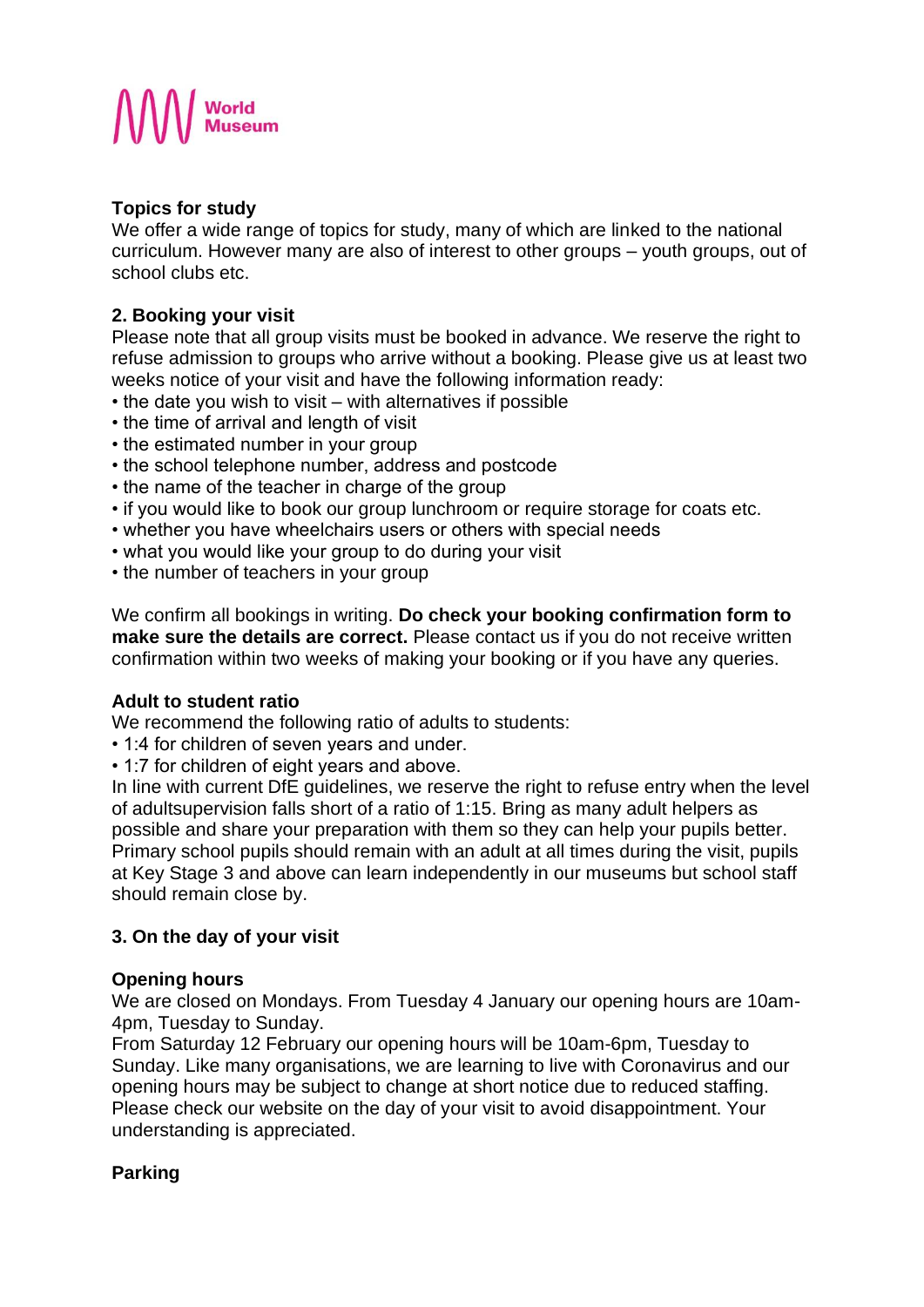

Coaches may drop off groups in William Brown Street outside the museum, however there is no coach parking allowed. There is pay and display car parking in William Brown Street and spaces for disabled visitors. Ask our Group Bookings Team for details.

## **Access**

The museum is fully accessible. The main entrance is at street level and there are lifts to all floors. Please tell us when you book if your group includes wheelchair users or people with mobility problems so that we can discuss emergency evacuation procedures.

## **Arrival**

The entrance to the museum is clearly signposted on William Brown Street. When you enter the museum, go straight into the Atrium. Please sign the Group Register at the Information Desk. If you wish to use the Group Cloakroom, the information staff will allocate you a numbered cupboard to store your belongings.

## **Orientation**

Our information staff or visitor hosts in the Atrium will advise you on the best route to the area you have booked, to where education resources are available, or to where our staff are waiting to lead your session. Please allow enough time to visit toilets etc. so that you can begin on time. Be aware that if you arrive late, we may not be able to run your session because of later bookings.

## **Toilets**

Toilets are available on all floors except the ground floor. Lifts are available to all floors.

## **Cloakroom**

The group cloakroom is in the Learning Base just off the Atrium. This facility is allocated on the day when you sign in at the Information Desk. Please do not use the public cloakroom near the main entrance. Lockers are subject to availability and can be hired on the day if available. For self-led schools there is the option to hire lockers for a fee.

## **Group lunchroom**

There is a lunchroom where your group can eat packed lunches in the Learning Base. This facility must be booked in advance. Due to limited availability, lunch rooms can only be allocated to groups attending staff led workshops. Please indicate when booking your workshop that you require a lunchroom.

## **Shops**

There is an exhibition gift shop next to the entrance and a toy shop just off the atrium. Please organise your party into groups of about six pupils plus an adult to enter the shops.

## **Light levels**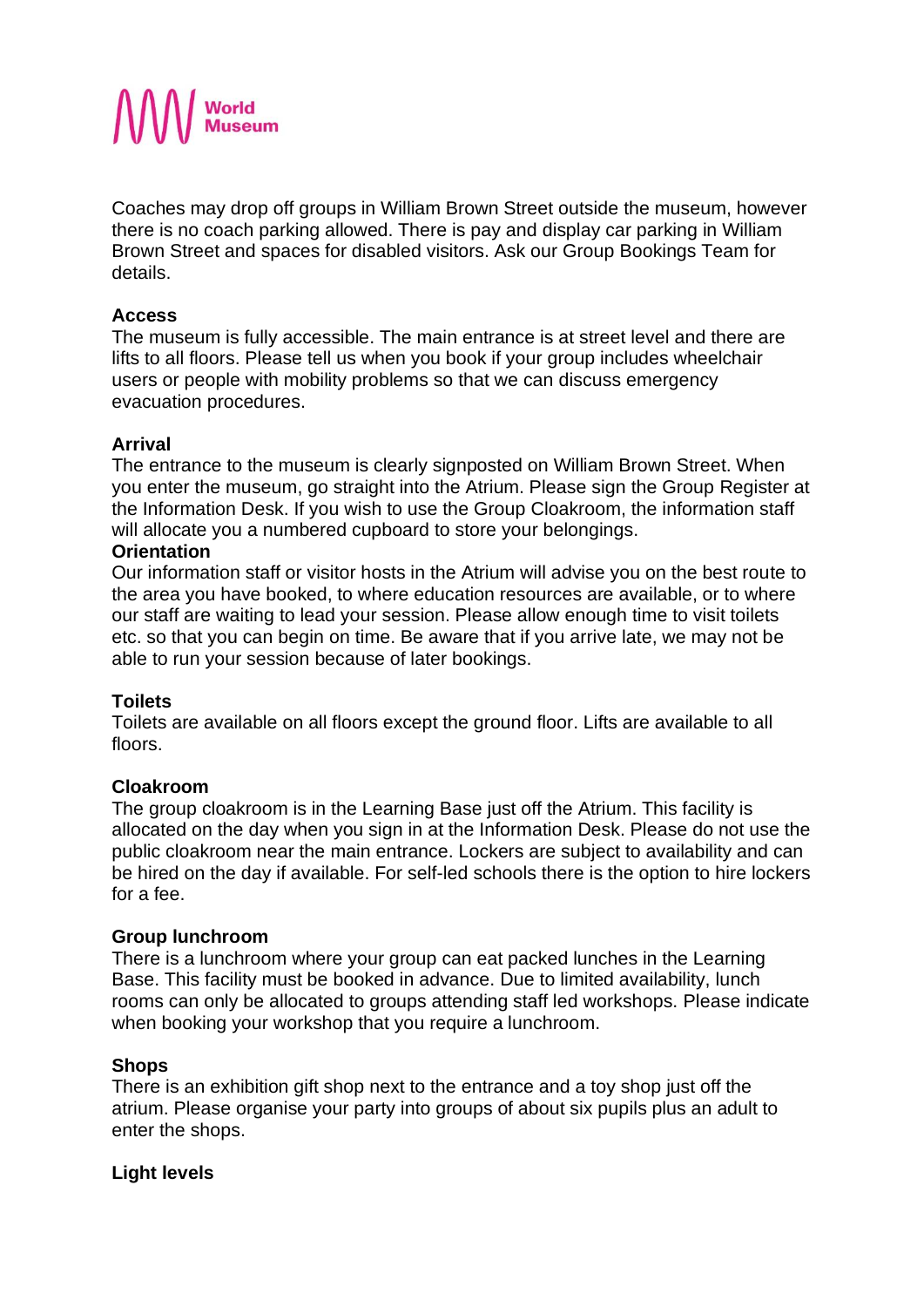

some areas of the museum light levels are reduced in order to protect the objects from damage.

## **Photography**

Photography is allowed but no flash or tripods please. Photography may not be allowed in certain areas – there will be notices advising you of this.

## **Gallery closures**

Every attempt is made to keep galleries open, but on occasions areas are closed for cleaning, maintenance or redevelopment. Where practical we will notify you in advance.

**4. Working in the galleries** We do not provide supervision for your group. Remember that you are responsible for your group's care and discipline throughout the visit. Please be considerate of other visitors and other school groups. Older secondary pupils may undertake independent study in our museum. They are expected to behave sensibly and remain the teachers' responsibility. Younger children must remain with an adult at all times. We welcome groups using workbooks, clipboards and similar items in the galleries. Groups using art materials are welcome to use pencils, pencil crayons, conté crayons, graphite sticks and ink drawing pens. We ask you *not to use* felt tip pens, fountain pens, watercolours, oil paints, charcoal sticks or fixative sprays. We do not supply pens, pencils or clipboards. Groups using our printed resources should bring their own materials – we will provide any pre-arranged trails on arrival. Please take care not to touch objects or display cases with art materials. Please bring the minimum of personal belongings, coats, bags, etc onto the galleries. Do not leave items unattended. Please take care not to block any circulation routes or fire exits and be aware that we may have to impose restrictions at busy times.

# **5. Emergency procedures Medical Emergency**

If there is an emergency while you are in the building, contact a Visitor Assistant (a uniformed attendant) or the Information Desk in the Atrium.

# **Fire Alarm**

If the fire alarm sounds – a loud continuous bell:

- Lead your group quietly to the nearest fire exit. Uniformed staff will direct you.
- Do not stop to collect coats and bags.
- Do not use the lifts.
- There are safe refuge areas for wheelchair users at the exits from upper floors. Uniformed staff will advise you.
- Lead your group into St. John's Gardens opposite the Museum.
- If you have any problems contact the Chief Fire Marshal (wearing a bright yellow waistcoat labelled Fire Marshal) on the St. John's Gardens side of William Brown **Street**
- Do not re-enter the building for any reason.
- Staff will advise you when it is safe to return.